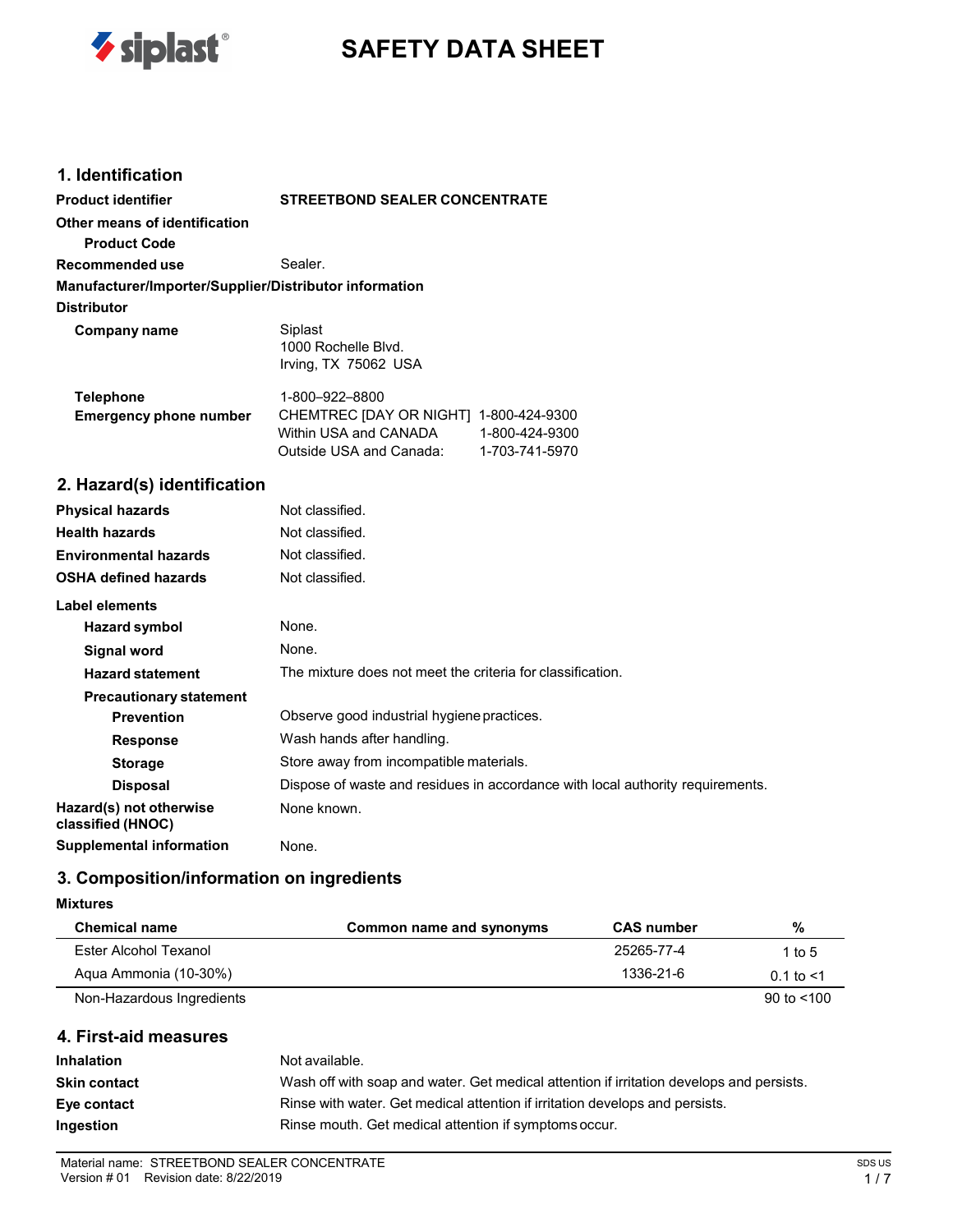| <b>Most important</b><br>symptoms/effects, acute and<br>delayed              | Direct contact with eyes may cause temporary irritation.                                                            |
|------------------------------------------------------------------------------|---------------------------------------------------------------------------------------------------------------------|
| Indication of immediate<br>medical attention and special<br>treatment needed | Treat symptomatically.                                                                                              |
| <b>General information</b>                                                   | Ensure that medical personnel are aware of the material(s) involved, and take precautions to<br>protect themselves. |
| 5. Fire-fighting measures                                                    |                                                                                                                     |
| Suitable extinguishing media                                                 | Water fog. Foam. Dry chemical powder. Carbon dioxide (CO2).                                                         |
| Unsuitable extinguishing<br>media                                            | Do not use water jet as an extinguisher, as this will spread the fire.                                              |
| Specific hazards arising from<br>the chemical                                | During fire, gases hazardous to health may be formed.                                                               |
| Special protective equipment                                                 | Self-contained breathing apparatus and full protective clothing must be worn in case of fire.                       |

**and precautions for firefighters Fire fighting equipment/instructions** Move containers from fire area if you can do so without risk. **Specific methods** Use standard firefighting procedures and consider the hazards of other involved materials. **General fire hazards** No unusual fire or explosion hazards noted.

#### **6. Accidental release measures**

| <b>Personal precautions,</b><br>protective equipment and<br>emergency procedures | Keep unnecessary personnel away. For personal protection, see section 8 of the SDS.                                                                                                                                                                                                              |
|----------------------------------------------------------------------------------|--------------------------------------------------------------------------------------------------------------------------------------------------------------------------------------------------------------------------------------------------------------------------------------------------|
| Methods and materials for<br>containment and cleaning up                         | Large Spills: Stop the flow of material, if this is without risk. Dike the spilled material, where this is<br>possible. Cover with plastic sheet to prevent spreading. Absorb in vermiculite, dry sand or earth<br>and place into containers. Following product recovery, flush area with water. |
|                                                                                  | Small Spills: Wipe up with absorbent material (e.g. cloth, fleece). Clean surface thoroughly to<br>remove residual contamination.                                                                                                                                                                |
| <b>Environmental precautions</b>                                                 | Never return spills to original containers for re-use. For waste disposal, see section 13 of the SDS.<br>Avoid discharge into drains, water courses or onto the ground.                                                                                                                          |
| 7 Handling and starses                                                           |                                                                                                                                                                                                                                                                                                  |

### **7. Handling and storage**

**Precautions for safe handling** Avoid prolonged exposure. Observe good industrial hygiene practices. **Conditions for safe storage, including any incompatibilities** Store in original tightly closed container. Store away from incompatible materials (see Section 10 of the SDS).

### **8. Exposure controls/personal protection**

#### **Occupational exposure limits**

#### **US. OSHA Table Z-1 Limits for Air Contaminants (29 CFR1910.1000)**

| <b>Components</b>                           | <b>Type</b> | <b>Value</b>         |  |
|---------------------------------------------|-------------|----------------------|--|
| Aqua Ammonia (10-30%)<br>(CAS 1336-21-6)    | <b>PEL</b>  | 35 mg/m <sup>3</sup> |  |
|                                             |             | 50 ppm               |  |
| <b>US. ACGIH Threshold Limit Values</b>     |             |                      |  |
| <b>Components</b>                           | <b>Type</b> | <b>Value</b>         |  |
| Aqua Ammonia (10-30%)<br>$(CAS 1336-21-6)$  | <b>STEL</b> | 35 ppm               |  |
|                                             | <b>TWA</b>  | 25 ppm               |  |
| US. NIOSH: Pocket Guide to Chemical Hazards |             |                      |  |
| <b>Components</b>                           | <b>Type</b> | Value                |  |
| Aqua Ammonia (10-30%)<br>$(CAS 1336-21-6)$  | <b>STEL</b> | 27 mg/m $3$          |  |
|                                             |             | 35 ppm               |  |
|                                             | <b>TWA</b>  | 18 mg/m $3$          |  |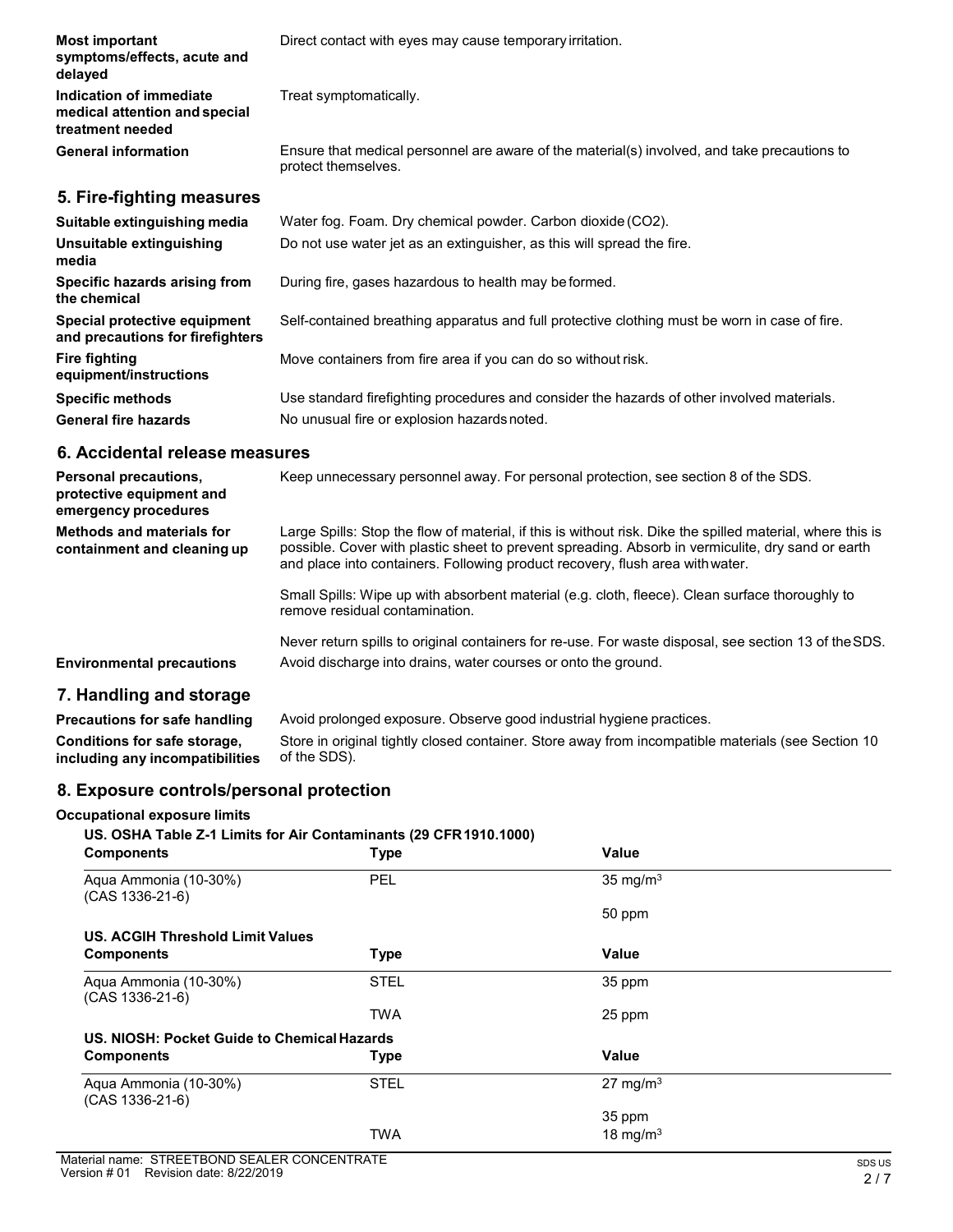| US. NIOSH: Pocket Guide to Chemical Hazards |      |       |
|---------------------------------------------|------|-------|
| <b>Components</b>                           | Type | Value |

| <b>UUIIIDUIIEIILS</b>                    | ι γμσ                                                                     | value                                                                                                                                                                                                                                                                                                                                                                                                  |  |  |
|------------------------------------------|---------------------------------------------------------------------------|--------------------------------------------------------------------------------------------------------------------------------------------------------------------------------------------------------------------------------------------------------------------------------------------------------------------------------------------------------------------------------------------------------|--|--|
|                                          |                                                                           | 25 ppm                                                                                                                                                                                                                                                                                                                                                                                                 |  |  |
| <b>Biological limit values</b>           | No biological exposure limits noted for the ingredient(s).                |                                                                                                                                                                                                                                                                                                                                                                                                        |  |  |
| Appropriate engineering<br>controls      |                                                                           | Good general ventilation (typically 10 air changes per hour) should be used. Ventilation rates<br>should be matched to conditions. If applicable, use process enclosures, local exhaust ventilation,<br>or other engineering controls to maintain airborne levels below recommended exposure limits. If<br>exposure limits have not been established, maintain airborne levels to an acceptable level. |  |  |
|                                          | Individual protection measures, such as personal protective equipment     |                                                                                                                                                                                                                                                                                                                                                                                                        |  |  |
| Eye/face protection                      | If contact is likely, safety glasses with side shields are recommended.   |                                                                                                                                                                                                                                                                                                                                                                                                        |  |  |
| <b>Skin protection</b>                   |                                                                           |                                                                                                                                                                                                                                                                                                                                                                                                        |  |  |
| <b>Hand protection</b>                   | For prolonged or repeated skin contact use suitable protective gloves.    |                                                                                                                                                                                                                                                                                                                                                                                                        |  |  |
| <b>Other</b>                             | Wear suitable protective clothing.                                        |                                                                                                                                                                                                                                                                                                                                                                                                        |  |  |
| <b>Respiratory protection</b>            | In case of insufficient ventilation, wear suitable respiratory equipment. |                                                                                                                                                                                                                                                                                                                                                                                                        |  |  |
| <b>Thermal hazards</b>                   | Wear appropriate thermal protective clothing, when necessary.             |                                                                                                                                                                                                                                                                                                                                                                                                        |  |  |
| <b>General hygiene</b><br>considerations | equipment to remove contaminants.                                         | Always observe good personal hygiene measures, such as washing after handling the material<br>and before eating, drinking, and/or smoking. Routinely wash work clothing and protective                                                                                                                                                                                                                 |  |  |

## **9. Physical and chemical properties**

| Appearance                                        |                 |
|---------------------------------------------------|-----------------|
| <b>Physical state</b>                             | Liquid.         |
| Form                                              | Liquid.         |
| Color                                             | Not available.  |
| Odor                                              | Not available.  |
| Odor threshold                                    | Not available.  |
| рH                                                | Not available.  |
| Melting point/freezing point                      | Not available.  |
| Initial boiling point and boiling<br>range        | Not available.  |
| <b>Flash point</b>                                | Not available.  |
| <b>Evaporation rate</b>                           | Not available.  |
| <b>Flammability (solid, gas)</b>                  | Not applicable. |
| Upper/lower flammability or explosive limits      |                 |
| <b>Flammability limit - lower</b><br>(%)          | Not available.  |
| <b>Flammability limit - upper</b><br>(%)          | Not available.  |
| Explosive limit - lower (%)                       | Not available.  |
| Explosive limit - upper (%)                       | Not available.  |
| Vapor pressure                                    | Not available.  |
| <b>Vapor density</b>                              | Not available.  |
| <b>Relative density</b>                           | Not available.  |
| Solubility(ies)                                   |                 |
| <b>Solubility (water)</b>                         | Not available.  |
| <b>Partition coefficient</b><br>(n-octanol/water) | Not available.  |
| <b>Auto-ignition temperature</b>                  | Not available.  |
| <b>Decomposition temperature</b>                  | Not available.  |
| <b>Viscosity</b>                                  | Not available.  |
| <b>Other information</b>                          |                 |
| <b>Density</b>                                    | 8.52 lbs/gal    |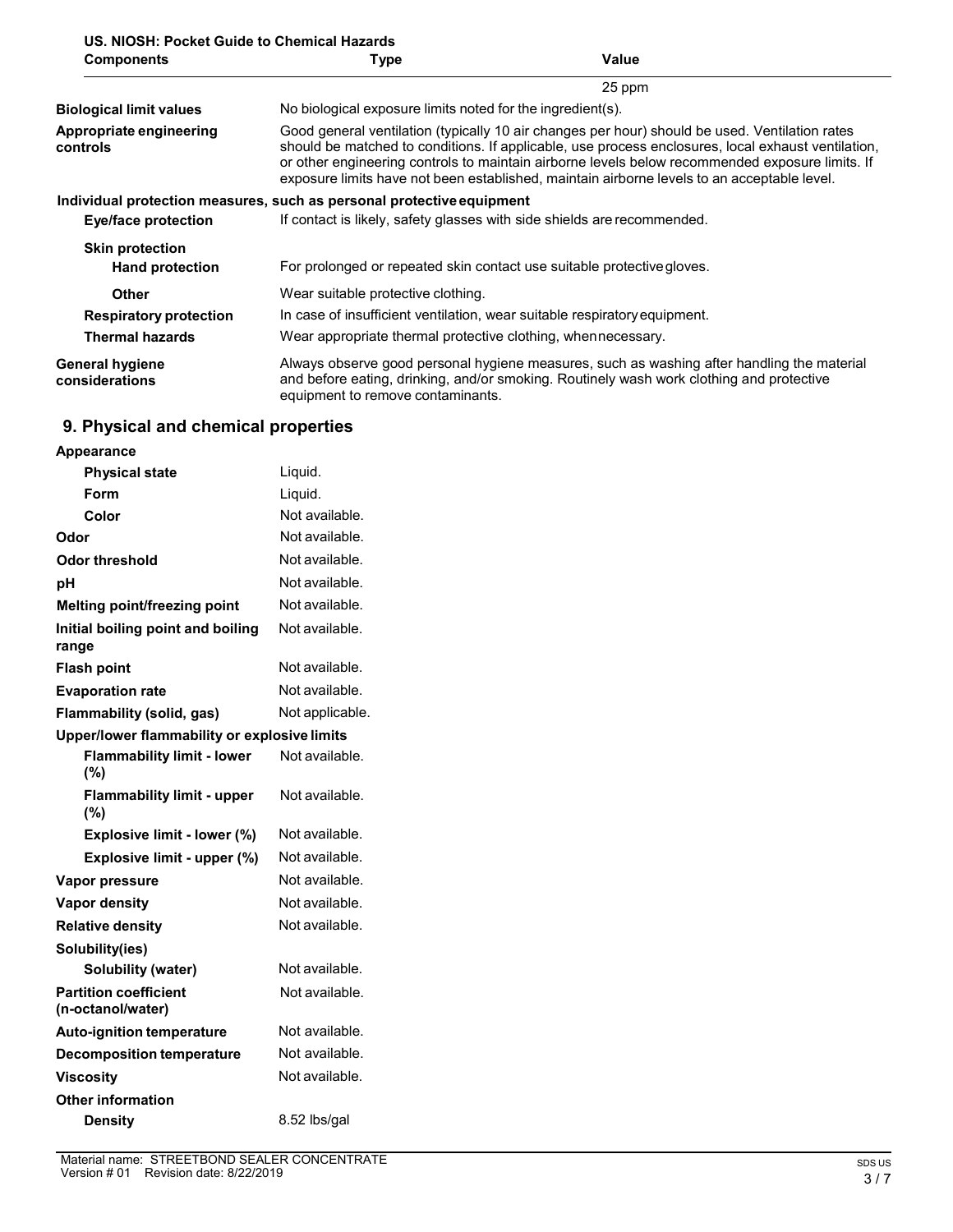| <b>Percent volatile</b> | 79.14 %                                                                                                                                                |
|-------------------------|--------------------------------------------------------------------------------------------------------------------------------------------------------|
| <b>Specific gravity</b> | 1.02                                                                                                                                                   |
| <b>VOC</b>              | 23.319637 g/l Material estimated<br>0.832672 lbs/gal Regulatory estimated<br>99.779086 g/l Regulatory estimated<br>0.194606 lbs/gal Material estimated |

### **10. Stability and reactivity**

| <b>Reactivity</b>                            | The product is stable and non-reactive under normal conditions of use, storage and transport. |
|----------------------------------------------|-----------------------------------------------------------------------------------------------|
| <b>Chemical stability</b>                    | Material is stable under normal conditions.                                                   |
| <b>Possibility of hazardous</b><br>reactions | No dangerous reaction known under conditions of normal use.                                   |
| <b>Conditions to avoid</b>                   | Contact with incompatible materials.                                                          |
| Incompatible materials                       | Strong oxidizing agents.                                                                      |
| <b>Hazardous decomposition</b><br>products   | No hazardous decomposition products are known.                                                |

### **11. Toxicological information**

#### **Information on likely routes of exposure**

| <b>Inhalation</b>                                                                  | Prolonged inhalation may be harmful.                     |
|------------------------------------------------------------------------------------|----------------------------------------------------------|
| <b>Skin contact</b>                                                                | No adverse effects due to skin contact are expected.     |
| Eye contact                                                                        | Direct contact with eyes may cause temporary irritation. |
| Ingestion                                                                          | Expected to be a low ingestion hazard.                   |
| Symptoms related to the<br>physical, chemical and<br>toxicological characteristics | Direct contact with eyes may cause temporary irritation. |

#### **Information on toxicological effects**

| <b>Acute toxicity</b>                                 |                                                                                                                     |                     |  |
|-------------------------------------------------------|---------------------------------------------------------------------------------------------------------------------|---------------------|--|
| <b>Components</b>                                     | <b>Species</b>                                                                                                      | <b>Test Results</b> |  |
| Aqua Ammonia (10-30%) (CAS 1336-21-6)                 |                                                                                                                     |                     |  |
| <b>Acute</b>                                          |                                                                                                                     |                     |  |
| Oral                                                  |                                                                                                                     |                     |  |
| LD50                                                  | Rat                                                                                                                 | 350 mg/kg           |  |
|                                                       | * Estimates for product may be based on additional component data not shown.                                        |                     |  |
| <b>Skin corrosion/irritation</b>                      | Prolonged skin contact may cause temporary irritation.                                                              |                     |  |
| Serious eye damage/eye<br>irritation                  | Direct contact with eyes may cause temporary irritation.                                                            |                     |  |
| Respiratory or skin sensitization                     |                                                                                                                     |                     |  |
| <b>Respiratory sensitization</b>                      | Not a respiratory sensitizer.                                                                                       |                     |  |
| <b>Skin sensitization</b>                             | This product is not expected to cause skin sensitization.                                                           |                     |  |
| Germ cell mutagenicity                                | No data available to indicate product or any components present at greater than 0.1% are<br>mutagenic or genotoxic. |                     |  |
| Carcinogenicity                                       | This product is not considered to be a carcinogen by IARC, ACGIH, NTP, or OSHA.                                     |                     |  |
|                                                       | OSHA Specifically Regulated Substances (29 CFR 1910.1001-1050)                                                      |                     |  |
| Not listed.                                           |                                                                                                                     |                     |  |
| <b>Reproductive toxicity</b>                          | This product is not expected to cause reproductive or developmental effects.                                        |                     |  |
| Specific target organ toxicity -<br>single exposure   | Not classified.                                                                                                     |                     |  |
| Specific target organ toxicity -<br>repeated exposure | Not classified.                                                                                                     |                     |  |
| <b>Aspiration hazard</b>                              | Not an aspiration hazard.                                                                                           |                     |  |
| <b>Chronic effects</b>                                | Prolonged inhalation may be harmful.                                                                                |                     |  |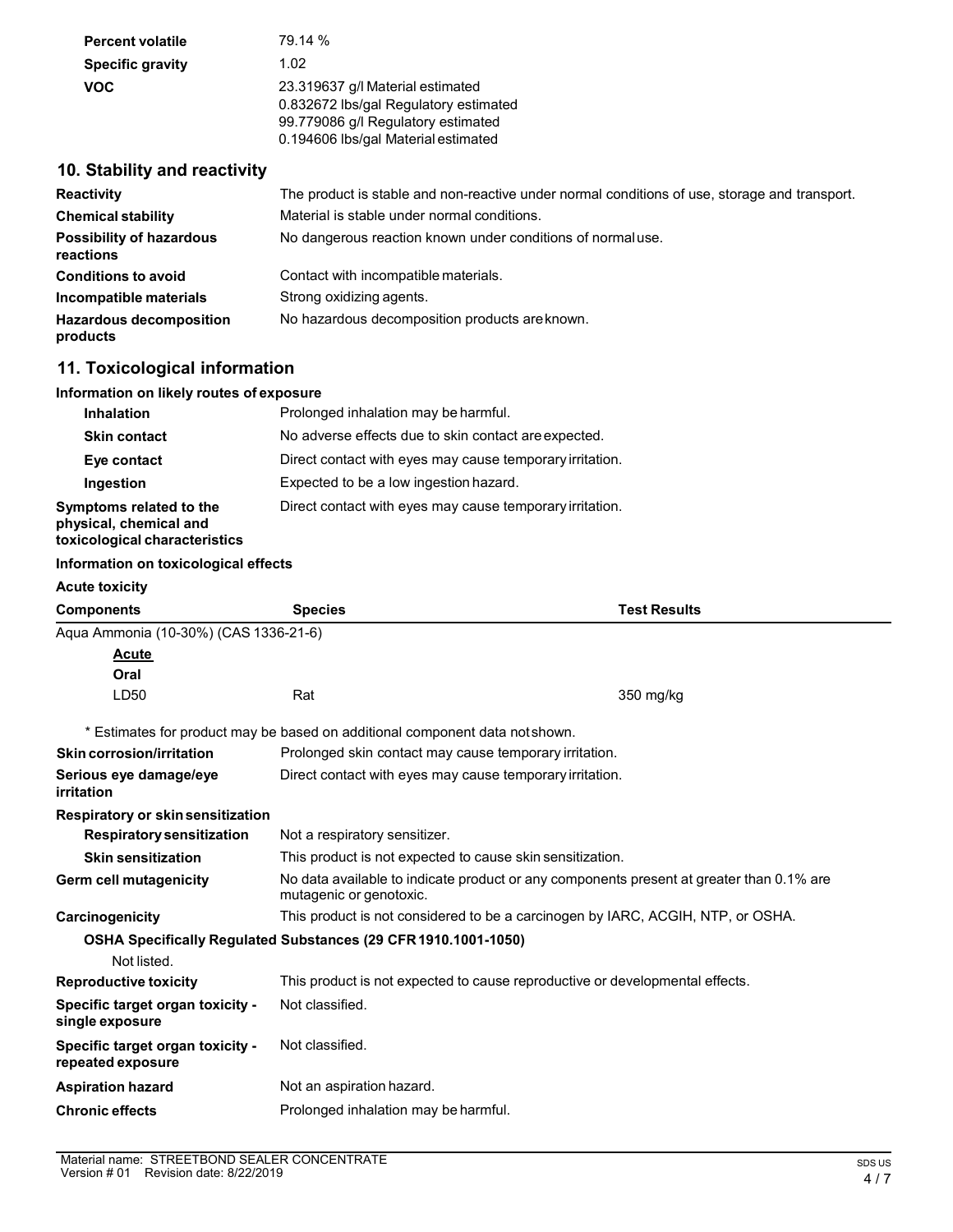### **12. Ecological information**

| <b>Ecotoxicity</b> |  |
|--------------------|--|
|--------------------|--|

The product is not classified as environmentally hazardous. However, this does not exclude the possibility that large or frequent spills can have a harmful or damaging effect on the environment.

|                   |                                       | pocondity that large or frequent opine can have a harmlar or damaging choot on the chivilenmon |                     |
|-------------------|---------------------------------------|------------------------------------------------------------------------------------------------|---------------------|
| <b>Components</b> |                                       | <b>Species</b>                                                                                 | <b>Test Results</b> |
|                   | Agua Ammonia (10-30%) (CAS 1336-21-6) |                                                                                                |                     |
| <b>Aquatic</b>    |                                       |                                                                                                |                     |
| Fish              | $\mathsf{L}\mathsf{C}50$              | Western mosquitofish (Gambusia affinis) 15 mg/l, 96 hours                                      |                     |

\* Estimates for product may be based on additional component data notshown.

| Persistence and degradability    | No data is available on the degradability of this product.                                                                                                                                 |
|----------------------------------|--------------------------------------------------------------------------------------------------------------------------------------------------------------------------------------------|
| <b>Bioaccumulative potential</b> | No data available.                                                                                                                                                                         |
| Mobility in soil                 | No data available.                                                                                                                                                                         |
| Other adverse effects            | No other adverse environmental effects (e.g. ozone depletion, photochemical ozone creation<br>potential, endocrine disruption, global warming potential) are expected from this component. |

### **13. Disposal considerations**

| <b>Disposal instructions</b>             | Collect and reclaim or dispose in sealed containers at licensed waste disposal site.                                                                                                                                   |
|------------------------------------------|------------------------------------------------------------------------------------------------------------------------------------------------------------------------------------------------------------------------|
| <b>Local disposal regulations</b>        | Dispose in accordance with all applicable regulations.                                                                                                                                                                 |
| <b>Hazardous waste code</b>              | The waste code should be assigned in discussion between the user, the producer and the waste<br>disposal company.                                                                                                      |
| Waste from residues / unused<br>products | Dispose of in accordance with local regulations. Empty containers or liners may retain some<br>product residues. This material and its container must be disposed of in a safe manner (see:<br>Disposal instructions). |
| Contaminated packaging                   | Since emptied containers may retain product residue, follow label warnings even after container is<br>emptied. Empty containers should be taken to an approved waste handling site for recycling or<br>disposal.       |

### **14. Transport information**

#### **DOT**

Not regulated as dangerous goods.

#### **IATA**

Not regulated as dangerous goods.

#### **IMDG**

Not regulated as dangerous goods.

#### **Transport in bulk according to Annex II of MARPOL 73/78 and the IBC Code** Not established.

### **15. Regulatory information**

**US federal regulations** This product is not known to be a "Hazardous Chemical" as defined by theOSHA Hazard Communication Standard, 29 CFR1910.1200.

### **TSCA Section 12(b) Export Notification (40 CFR 707, Subpt. D)**

| Not regulated.                                              |                                                                |         |
|-------------------------------------------------------------|----------------------------------------------------------------|---------|
|                                                             | <b>CERCLA Hazardous Substance List (40 CFR 302.4)</b>          |         |
| <b>SARA 304 Emergency release notification</b>              | Agua Ammonia (10-30%) (CAS 1336-21-6)                          | Listed. |
| Not regulated.                                              | OSHA Specifically Regulated Substances (29 CFR 1910.1001-1050) |         |
| Not listed.                                                 |                                                                |         |
| Superfund Amendments and Reauthorization Act of 1986 (SARA) |                                                                |         |
| <b>Hazard categories</b>                                    | Immediate Hazard - No                                          |         |
|                                                             | Delayed Hazard - No                                            |         |
|                                                             | Fire Hazard - No                                               |         |
|                                                             | Pressure Hazard - No                                           |         |
|                                                             | Reactivity Hazard - No                                         |         |

**SARA 302 Extremely hazardous substance**

Not listed.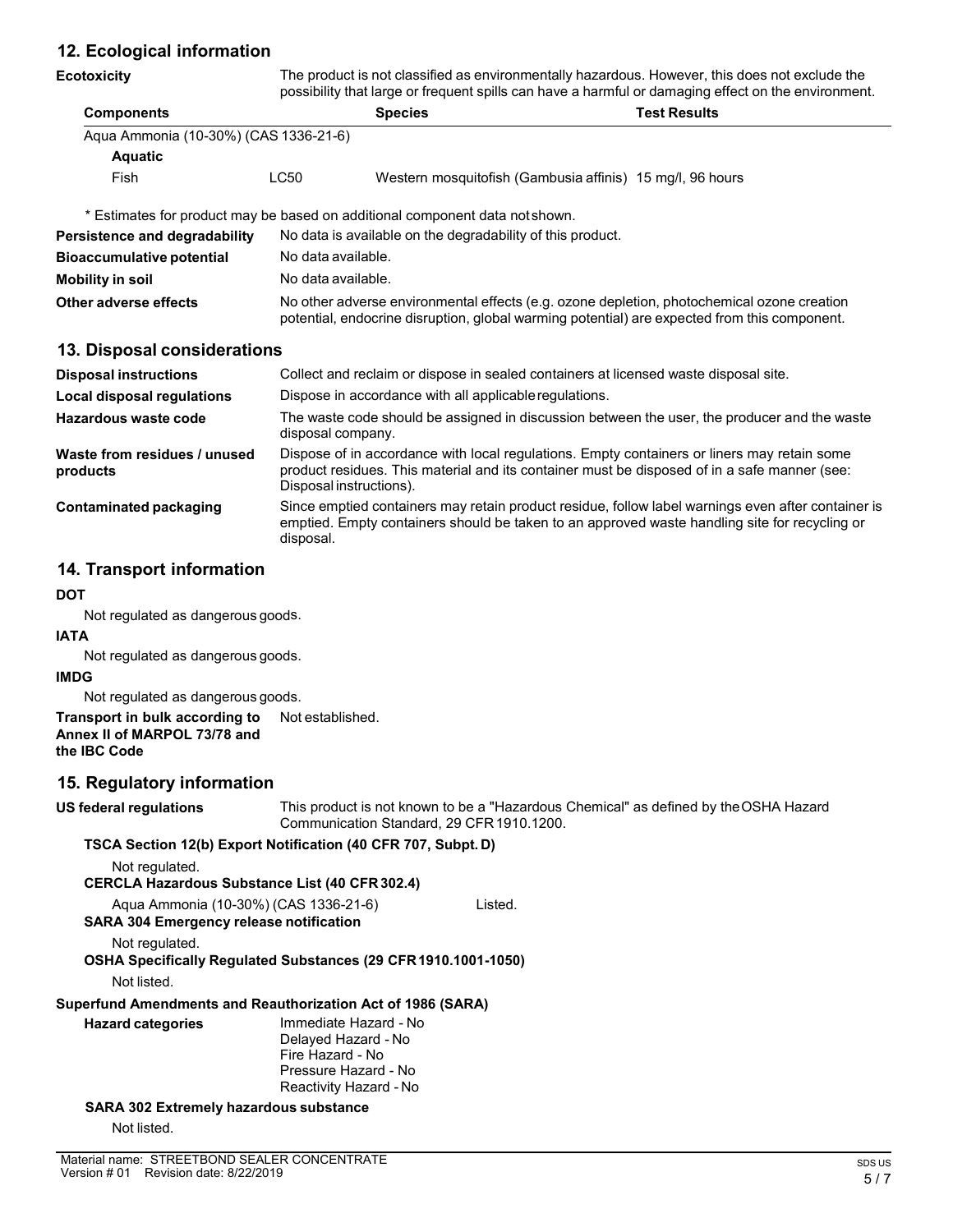| SARA 311/312 Hazardous<br>chemical                                                               | No                                                                    |                                                                                                                          |                |                        |
|--------------------------------------------------------------------------------------------------|-----------------------------------------------------------------------|--------------------------------------------------------------------------------------------------------------------------|----------------|------------------------|
| SARA 313 (TRI reporting)                                                                         |                                                                       |                                                                                                                          |                |                        |
| <b>Chemical name</b>                                                                             |                                                                       | <b>CAS number</b>                                                                                                        | % by wt.       |                        |
| Aqua Ammonia (10-30%)                                                                            |                                                                       | 1336-21-6                                                                                                                | $0.1$ to $< 1$ |                        |
| Other federal regulations                                                                        |                                                                       |                                                                                                                          |                |                        |
| Clean Air Act (CAA) Section 112 Hazardous Air Pollutants (HAPs) List                             |                                                                       |                                                                                                                          |                |                        |
| Not regulated.                                                                                   |                                                                       | Clean Air Act (CAA) Section 112(r) Accidental Release Prevention (40 CFR 68.130)                                         |                |                        |
| Not regulated.                                                                                   |                                                                       |                                                                                                                          |                |                        |
| <b>Safe Drinking Water Act</b><br>(SDWA)                                                         | Not regulated.                                                        |                                                                                                                          |                |                        |
| US state regulations                                                                             |                                                                       |                                                                                                                          |                |                        |
|                                                                                                  |                                                                       | US. California Controlled Substances. CA Department of Justice (California Health and Safety Code Section 11100)         |                |                        |
| Not listed.<br>US. Massachusetts RTK - Substance List                                            |                                                                       |                                                                                                                          |                |                        |
| Aqua Ammonia (10-30%) (CAS 1336-21-6)<br>US. New Jersey Worker and Community Right-to-Know Act   |                                                                       |                                                                                                                          |                |                        |
| Aqua Ammonia (10-30%) (CAS 1336-21-6)<br>US. Pennsylvania Worker and Community Right-to-Know Law |                                                                       |                                                                                                                          |                |                        |
| Aqua Ammonia (10-30%) (CAS 1336-21-6)<br><b>US. Rhode Island RTK</b>                             |                                                                       |                                                                                                                          |                |                        |
| Aqua Ammonia (10-30%) (CAS 1336-21-6)                                                            |                                                                       |                                                                                                                          |                |                        |
| US. California Proposition 65                                                                    |                                                                       |                                                                                                                          |                |                        |
|                                                                                                  | any chemicals currently listed as carcinogens or reproductive toxins. | California Safe Drinking Water and Toxic Enforcement Act of 1986 (Proposition 65): This material is not known to contain |                |                        |
| <b>International Inventories</b>                                                                 |                                                                       |                                                                                                                          |                |                        |
| Country(s) or region                                                                             | <b>Inventory name</b>                                                 |                                                                                                                          |                | On inventory (yes/no)* |
| Australia                                                                                        |                                                                       | Australian Inventory of Chemical Substances (AICS)                                                                       |                | No.                    |
| Canada                                                                                           | Domestic Substances List (DSL)                                        |                                                                                                                          |                | No                     |
| Canada                                                                                           | Non-Domestic Substances List (NDSL)                                   |                                                                                                                          |                | No                     |
| China                                                                                            |                                                                       | Inventory of Existing Chemical Substances in China (IECSC)                                                               |                | No                     |
| Europe                                                                                           | Substances (EINECS)                                                   | European Inventory of Existing Commercial Chemical                                                                       |                | No                     |
| Europe                                                                                           |                                                                       | European List of Notified Chemical Substances (ELINCS)                                                                   |                | No                     |
| Japan                                                                                            |                                                                       | Inventory of Existing and New Chemical Substances (ENCS)                                                                 |                | No                     |
| Korea                                                                                            | Existing Chemicals List (ECL)                                         |                                                                                                                          |                | No                     |
| New Zealand                                                                                      | New Zealand Inventory                                                 |                                                                                                                          |                | No                     |

(PICCS) United States & Puerto Rico Toxic Substances Control Act (TSCA) Inventory Yes

\*A "Yes" indicates that all components of this product comply with the inventory requirements administered by the governing country(s) A "No" indicates that one or more components of the product are not listed or exempt from listing on the inventory administered by the governing country(s).

Philippines Philippine Inventory of Chemicals and Chemical Substances No

### **16. Other information, including date of preparation or last revision**

| <b>Revision date</b>            | 08/22/2019                                                                |
|---------------------------------|---------------------------------------------------------------------------|
| <b>Version</b> #                | 01                                                                        |
| <b>HMIS<sup>®</sup></b> ratings | Health: 0 Flammability: 0<br>Physical hazard: 0<br>Personal protection: B |
| <b>NFPA ratings</b>             | Health: 0 Flammability: 0<br>Instability: 0                               |